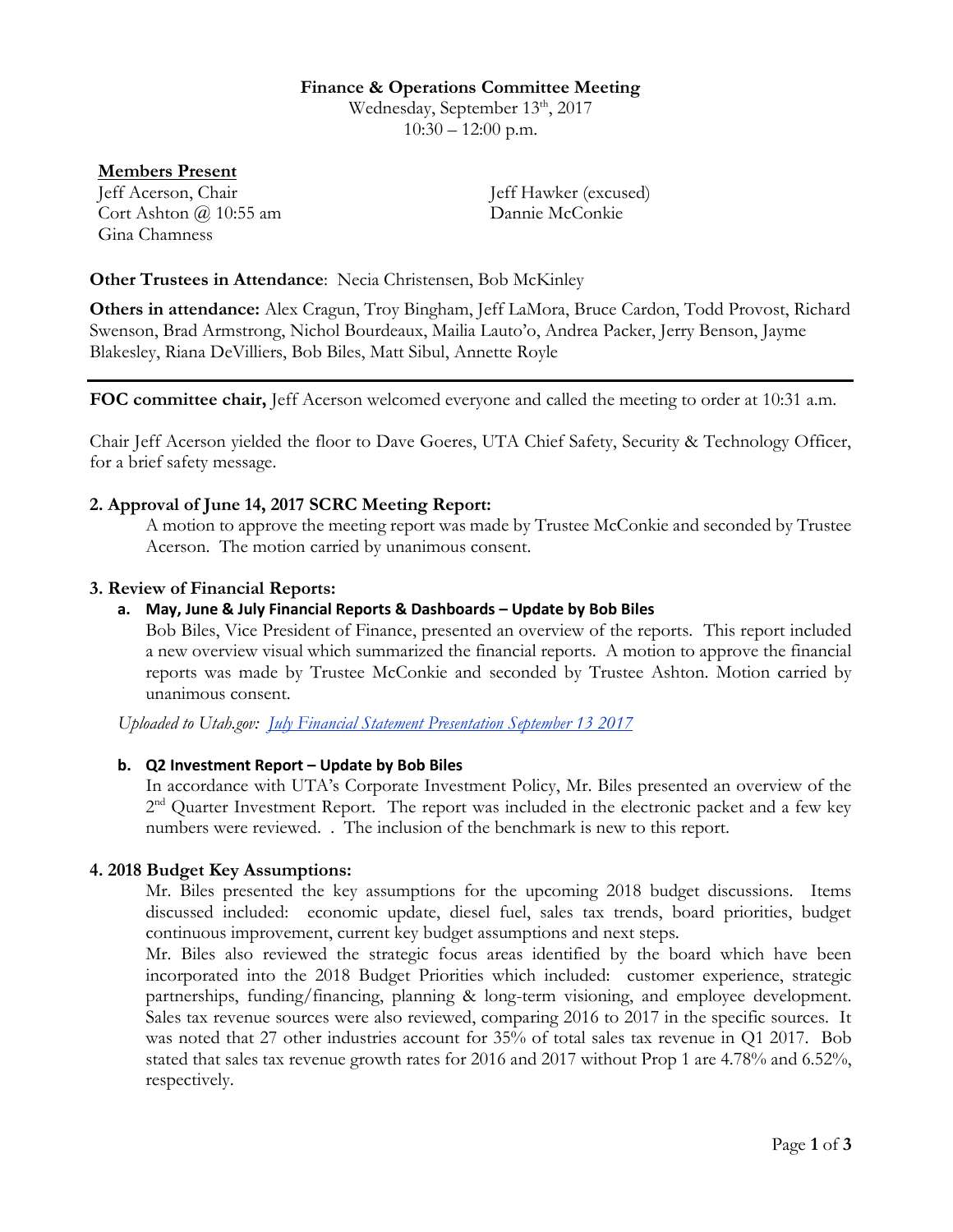The Next Steps were also described which are as follows:

# **October:**

- 1) Tentative 2018 Budget at the Finance & Operations Committee, Executive Committee and Board meeting.
- 2) Begin 30-day public comment period

# **November:**

- 1) Public comment period on Tentative 2018 Budget
- 2) Public hearing on Tentative 2018 Budget

# **December:**

1) Final 2018 Budget at Finance & Operations Committee, Executive Committee And Board meeting

A motion to approve the report and forward to the Executive Committee was made by Trustee McConkie and seconded by Trustee Ashton. The motion carried by unanimous consent.

*Uploaded to Utah.gov: Draft Economic Update & 2018 Budget Assumptions vrc*

# **5. Light Rail/Commuter Rail Presentation:**

The time was turned over to Todd Provost, Vice President Operations & Capital, who introduced Bruce Cardon, Commuter Rail General Manager and Jeff LaMora, Light Rail General Manager.

Mr. Cardon provided a general overview of FrontRunner which includes the employees, the facilities and the equipment. It was noted that FrontRunner covers 88 miles with 83 owned by UTA and five miles owned by Union Pacific and includes 18 locomotives, 38 bi-level vehicles and 14 refurbished Comet cars. The shop is run 24/7, 365 days a year. Trustees asked questions regarding the length of platforms, number of car trains, the possibility of electronic fuel injection, size of platforms and doubletracking. It was also noted that 17,000 passengers ride daily with peak trips of 480 passengers.

*Uploaded to Utah.gov: FrontRunner Overview 9-17.ppt*

Mr. LaMora introduced the Light Rail Business Unit and the intricacies of their system. Light Rail ridership was presented, showing the ridership numbers for each of the rail lines. The week day ridership is 59,900 with Saturday at 36,600 and Sunday at 20,100. There are 117 light rail vehicles with the average vehicle weighing 44 tons. With each vehicle having a 30-year design, it requires preventative maintenance on a regular schedule. This represented 33,000 preventative maintenance inspections in 2016.

Trustees asked questions which included: reducing the wear and tear on rails, details on the S-Line and the 1500 riders on a regular weekday and being able to provide short notice for special events. Mr. LaMora answered these questions and also noted that a large percentage of service includes special events and that we work closely with those venue managers.

*Uploaded to Utah.gov: Light Rail Services 091317 V2.ppt*

# **6. Informational Items:**

**a. Annual Property Report**